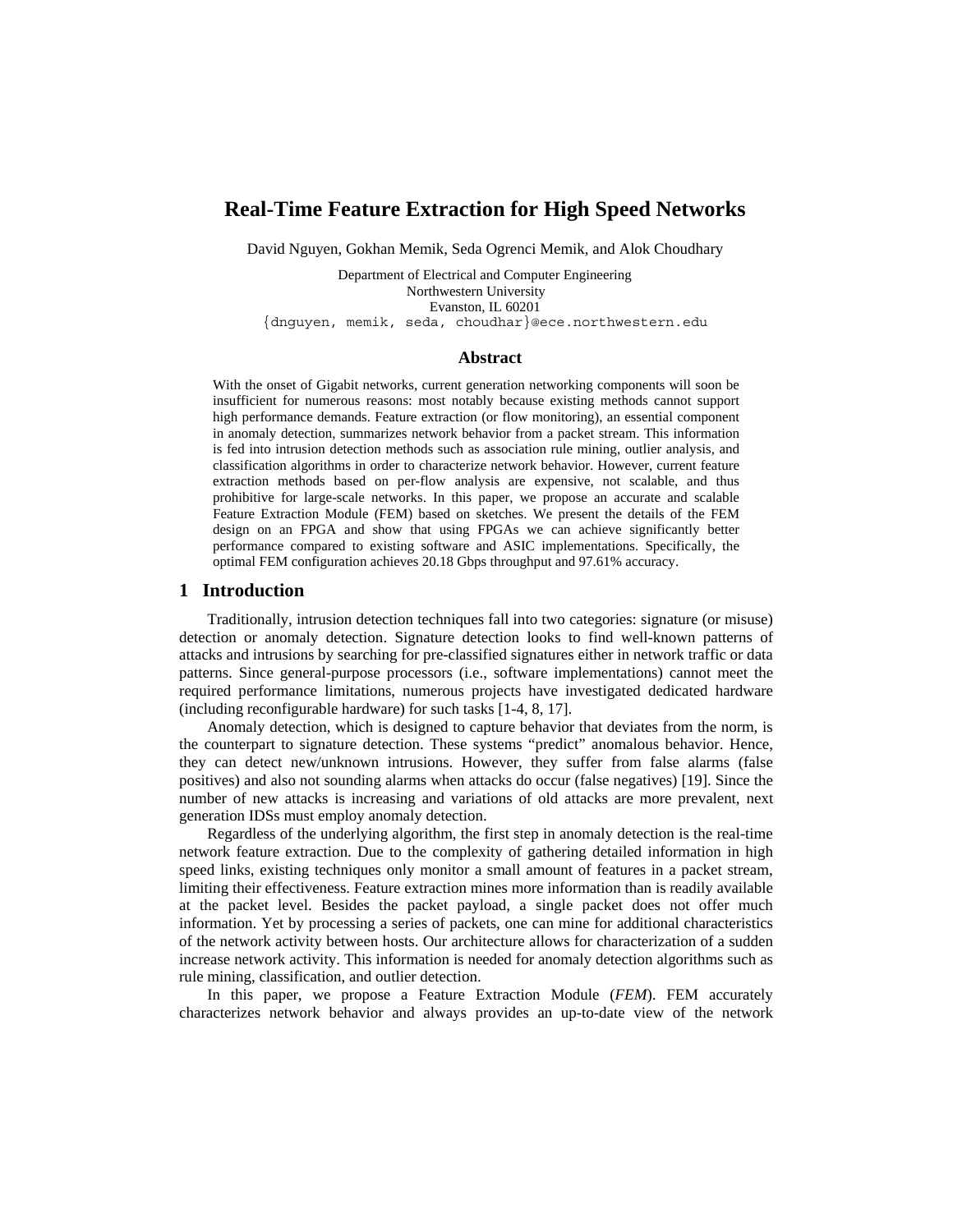environment. Depending on the application utilizing this information (e.g., rule mining, classification), different properties get monitored in the network. As we will describe in the following sections, our architecture can be easily configured to gather such different types of information. By utilizing the reconfigurable capabilities of FPGAs, these changes can be effectively performed. Because of such configuration and high performance requirements, FPGAs are an ideal implementation medium for their reconfigurability and inherent parallelism. Our simulation results prove the sketch data structure a viable alternative to expensive per-flow methods. In addition, our FEM implementation requires a constant amount of memory and achieves a guaranteed performance level, important characteristics for networking hardware design.

This paper is organized as follows. Section 2 presents a background of feature extraction measures and an introduction the types of attacks plaguing many networks. Section 3 presents the FEM architecture and its components. Section 4 demonstrates the applicability of our architecture. Simulations and FPGA implementation are diagrammed in Section 5. Then related work is shown in Section 6 with conclusions in Section 7.

### **2 Background**

Our architecture is a necessary precursor for online anomaly detection. Although FEM can be configured to gather information for any anomaly detection scheme, in this paper we focus on detecting two of the most popular network attacks: denial-of-service (DoS) attacks and port scanning, a mechanism in worm propagation.

A majority of DoS attacks are SYN floods, which send connection requests faster than a machine can process them. The well-known TCP 3-way handshake is below.

- 1. Client sends a **SYN** segment with client's ISN (Initial Sequence Number).
- 2. Server responds with a **SYN-ACK** segment, which is Server's SYN segment with its own
- ISN and an acknowledgement to Client's SYN with Client's ISN+1.
- 3. Client sends **ACK** with server's ISN+1.

Initially, the attacker creates a random source IP for each packet with the SYN flag set to request a new connection. The victim responds with a packet having the SYN and ACK flags set and then waits for a confirmation packet, which will never arrive. Typically connection tables wait a period of time before dropping the entry. In this time, the victim is bombarded with SYN requests and the table fills up. As a result, the victim refuses any additional connection requests even if they are legitimate. Typical SYN flood behavior involves a large amount of packets with the SYN flag set directed at a victim. In section 4, we explain how the FEM architecture is configured to watch for this behavior.

Port scanning, on the other hand, is probably the most common and versatile type of intrusion mechanism. For example, with worm propagation, in order to distribute copies of itself, the worm must find other hosts vulnerable to it. Worms may target a specific host or search for any number of hosts. We classify three well-known port scan methods: vertical scan, horizontal scan, and block scan [11, 18]. Figure 1 is a visual abstraction of these port scanning methodologies. Horizontal scans are the most common, scanning a range of IPs on a particular port. The port number is often unique as it reflects the susceptibility the worm is exploiting. Vertical scans target a specific host and search for open ports on that host. The third scan type, block scan, is a combination of horizontal and vertical scans for different ports and machines. Fortunately, port scanning requires a real source IP address instead of a spoofed one.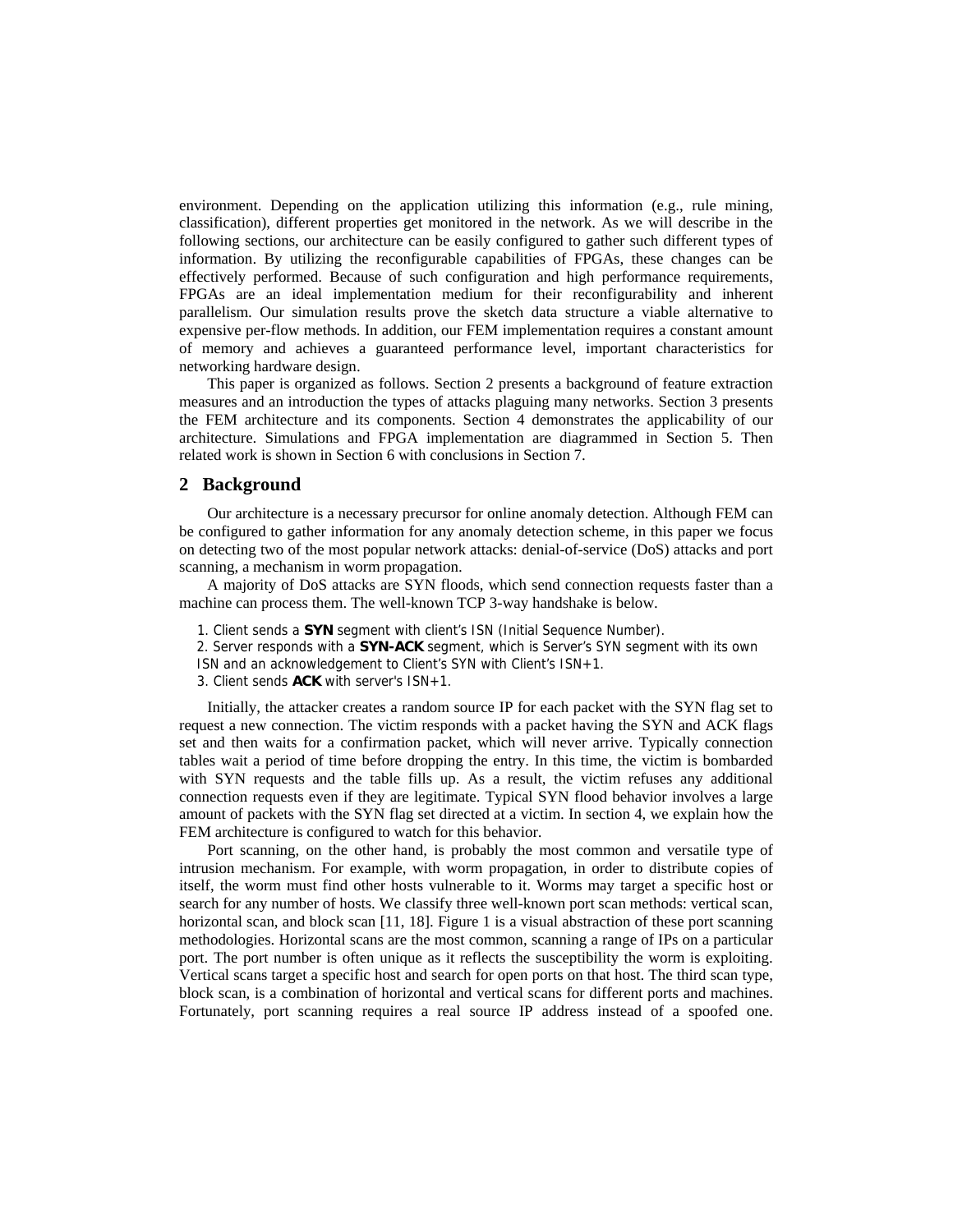Therefore, it is possible to track port scan behavior from the source IP address. Taking this into account, section 4 details how FEM will trace this type of activity.



Figure 1: Port Scanning Methods

## **3 FEM architecture**

In this section, we introduce the feature extraction module (FEM), which characterizes network behavior within an interval of time or specified interval of connections. Network behavior represented by the FEM sufficiently reflects the current state of the network. Thus, real-time profile of the network is always available for processing with intrusion detection schemes such as data mining, outlier analysis, statistical methods, etc [10].

The architecture's data storage component models the idea of sketches [13], which are used in data stream modeling for summarizing large amounts of information requiring a small constant amount of memory. Sketches are a probabilistic summary technique for analyzing large network streams without keeping per-flow state that make vector projections onto other sketches to infer additional information [13]. Our case study will show how the relationships between sketches aid in inferring additional network characteristics that are not explicitly monitored. To achieve fast execution and to achieve effective adaptation, we implement our architecture on an FPGA. The regular structure of sketches maps well onto an FPGA. We exploit the inherent parallelism in the sketch to increase throughput and obtain significant link speeds. Following is an explanation of the core component of FEM.

It is possible to model anomalous behavior associated with two general types of intrusions: time-based and connection-based. Time-based attacks cause an increase in network activity in a period of time, referred to as "bursty attacks." SYN floods are an example, where connection tables are flooded in a period of time disabling the victim machine to service new connection requests. Connection-based attacks do not have a recognizable temporal aspect. They are sometimes referred to as "pulsing zombie attacks." Port scans may release connection requests in the span of seconds or days. Therefore, intrusion detection methods focusing on large volumes of network activity are ineffective. Our architecture can capture both connection and time-based statistics.

#### **3.1 Feature Extraction Functions**

There are two main functions supported by the FEM:

- UPDATE  $(k, v)$  to change the value in the sketch
- ESTIMATE (k) to correctly retrieve a value from the sketch

Both functions take in a key k, which is input to H hash functions in the feature sketch. The key k, in this case, is any combination of the 5-tuple fields present in TCP/IP packet headers: {source IP, destination IP, source port, destination port, protocol}. The 6-bit flag field, also in a packet header, assists the control logic for intelligent hashing of the 5-tuple fields depending on what network characteristics are analyzed.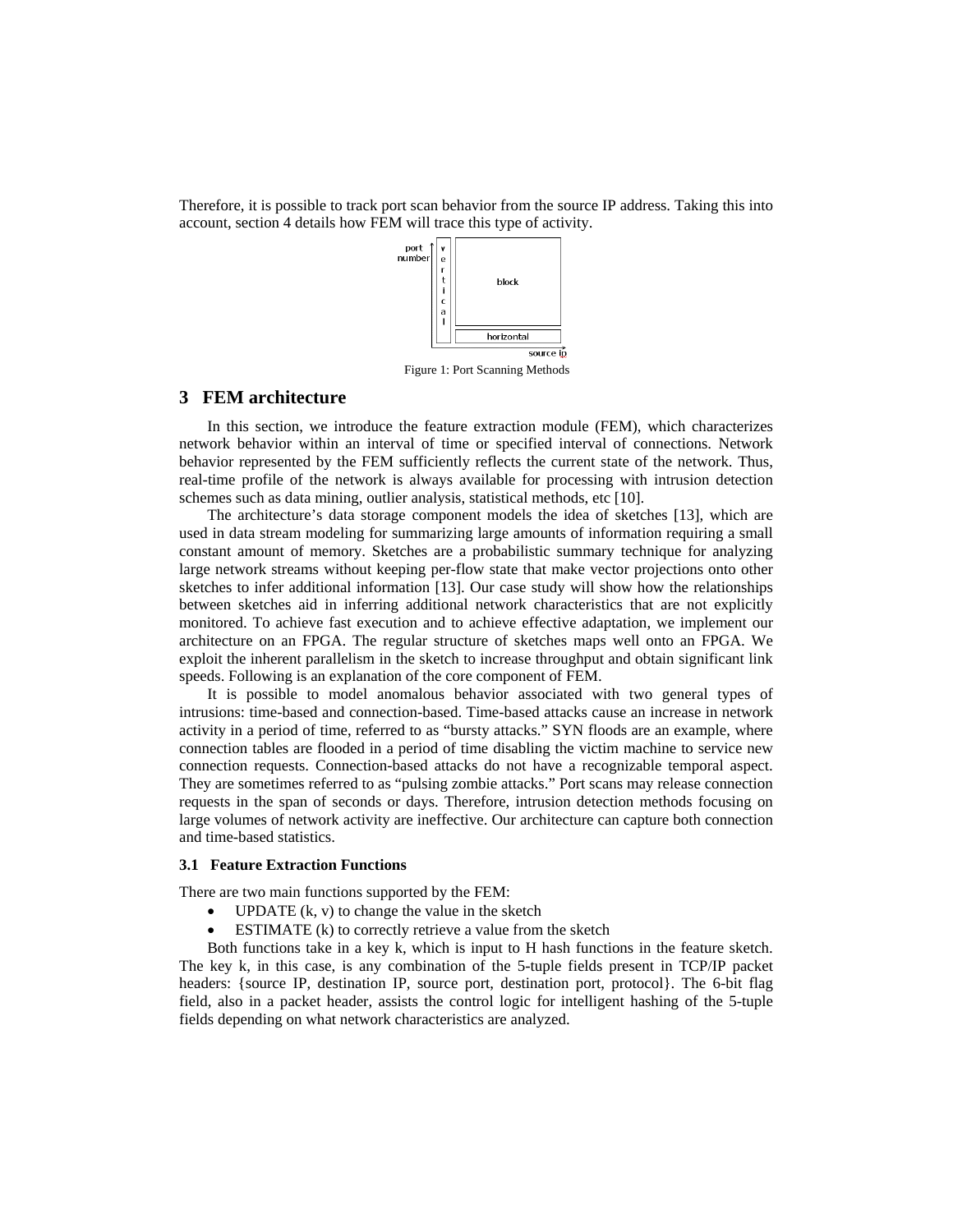### **3.2 Architecture**

Figure 2 highlights our architecture, consisting of a comprehensive feature controller (FC), hash functions (HF), feature sketch (FS), and a data aggregate (DA). The FEM architecture provides a fast, scalable, and accurate platform from which important network characteristics can be monitored and tracked in real-time. FEM can be configured to monitor a plethora of network characteristics by using the semantics of the TCP/IP protocol. Also, FEM requires a small memory footprint while maintaining a high level of accuracy, making it an attractive alternative to expensive per-flow methods.

The feature controller (FC) coordinates the inputs to the hash functions using the flags of a packet header. The reconfigurable aspects of FPGAs make reprogramming possible to monitor a variety of network statistics. Our case study in Section 4 focuses on open connection requests originating from or incoming to hosts by utilizing the SYN and ACK flags. Other possible statistics include the number of live connections, the flow size of active connections, amount of service-related traffic, or connection based statistics such the number of connections for specific services on a host. These measures would utilize the PSH (push), RST (reset), FIN (finish), and URG (urgent) flags.

For instance, a feature sketch monitoring web traffic at a particular host would use the source IP and destination port fields. Port 80 is designated as the port for http. Other destination ports such as 20 or 21 are designated for FTP traffic and 23 for telnet services. However, each FS monitors only one network characteristic. By using multiple FSs along with the relationships between FSs, we can infer additional network behavior information.





The feature sketch (FS) is an application of sketches used for data stream modeling. It uses a constant amount of memory and has constant per-record update and reconstruction cost. Each row in the FS is accessed in parallel with different hash functions. This favors FPGAs versus expensive per-flow methods. An FS contains H rows each of length K. When  $H>1$ , the accuracy of ESTIMATE queries improves. Section 5 presents the accuracy results.

This increased accuracy is achieved by addressing each row in the FS with a different hash function (HF). This way, the distribution of information varies for each row. We chose the Jenkins Hash for its speed and provable scatter properties. It is implemented in various Linux kernels as a component to the IPtables connection tracking module [9, 15]. With an FPGA, all hash functions are computed in parallel. Also, by pipelining the Jenkins Hash, FEM can accept a packet on every clock cycle, thus increasing throughput.

Lastly, the data aggregate (DA) component takes H values and estimates the actual value for a query. Using statistical estimation techniques, we show that ESTIMATE queries to the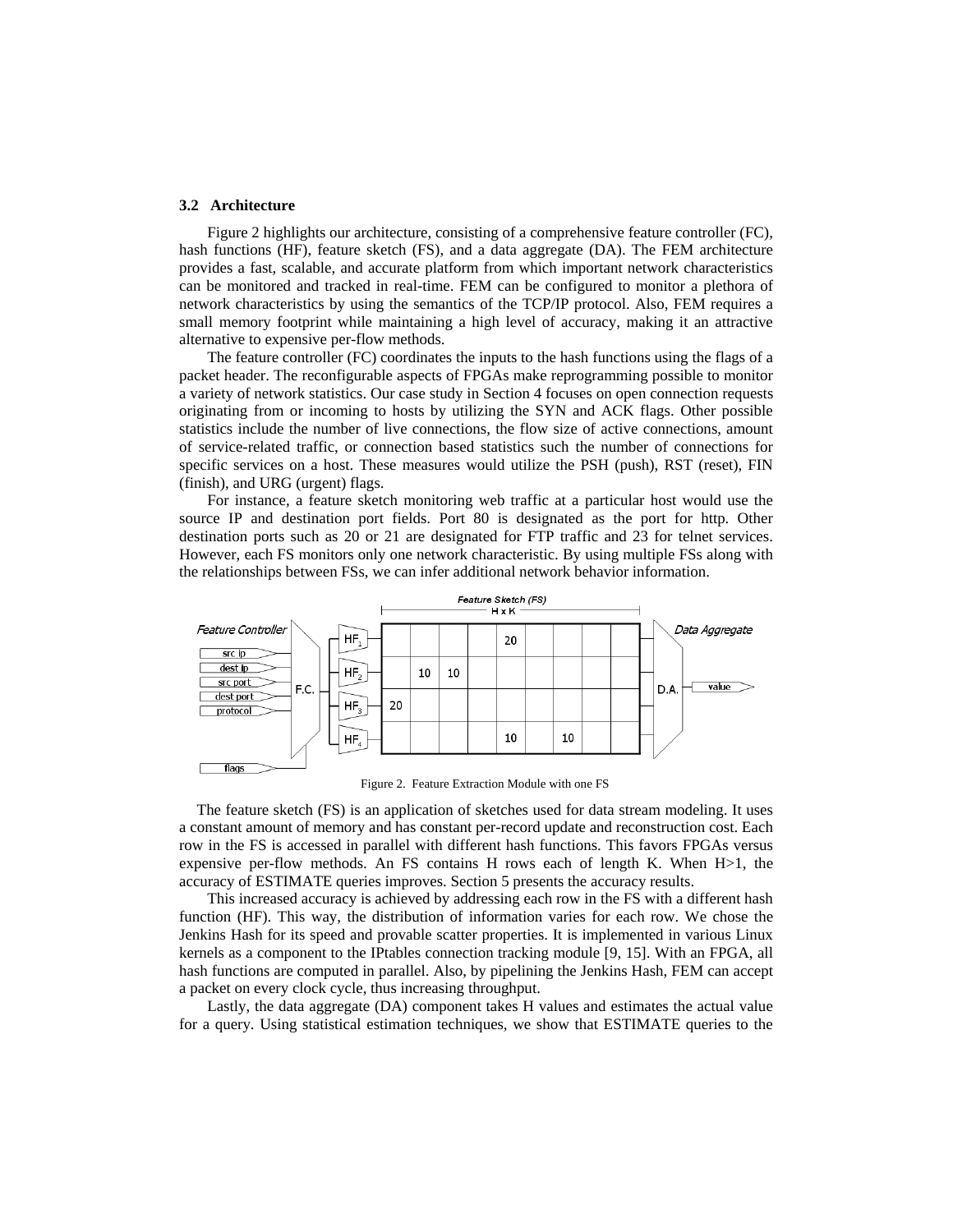FS are accurate. The heuristic we implement to estimate the value of a query takes the minimum of the H values in the FS. The minimum value suffers the least from collisions. Other estimation techniques are plausible [10, 13] but we found the minimum estimate usually gives the best results and the least hardware complexity. Minimum comparisons are performed in parallel such that this module is not on the critical path of FEM.

### **4 Case Study: Edge Router Level Application**

In this section, we present an application of FEM at the router level for characterizing network behavior. Figure 3 is a simple diagram of network traffic occurring at any two nodes A and B. Node A represents outgoing traffic. The figure depicts different types of incoming traffic to node B through different ports. Port scans and SYN floods access any range of ports.



Figure 3. Incoming and Outgoing Packets

If the FEM is placed at the host level, for example at A, the architecture is simple. Each node is aware of its location when processing network packets so the feature controller FC easily preserves connection ordering. However, when placing FEM at a router, additional logic is needed to preserve connection ordering. For example, when A and B communicate with each other, the source IP/port and destination IP/port fields in a packet are not consistent with the particular node which started the connection.

This case study illustrates how to apply FEM to monitor network activity usually associated with SYN flood and port scans from a router's perspective. Each FEM consists of a number of FSs. For each FS, the key is denoted K and the feature value is denoted V. The source IP is designated SIP, destination IP DIP, source port SPORT, destination port DPORT, and protocol, PROTO. The flags applicable for this case study are the SYN and ACK flags**.** 

We want to track the behavior associated with these two attacks.

First, it is known that SYN flood traffic is directed at a (DIP, DPORT) combination. Port scans are more flexible and use any combination of (DIP, DPORT). With an array of FSs, network behavior can be characterized for any given window of packets in a network stream. To monitor the behaviors of port scans and SYN floods, we propose the setup in Figure 4.

Four FSs are accessed and updated in parallel with a stream of packets. Each FS monitors a different network characteristic. Our architecture favors FPGA implementation since the feature controller can be reprogrammed and easily placed back into the network without any modification to the core architecture. Section 5.2 details the FPGA implementation and performance of a FEM module with one FS. Because multiple FSs are accessed in parallel, the width of the FEM has a minor impact on performance.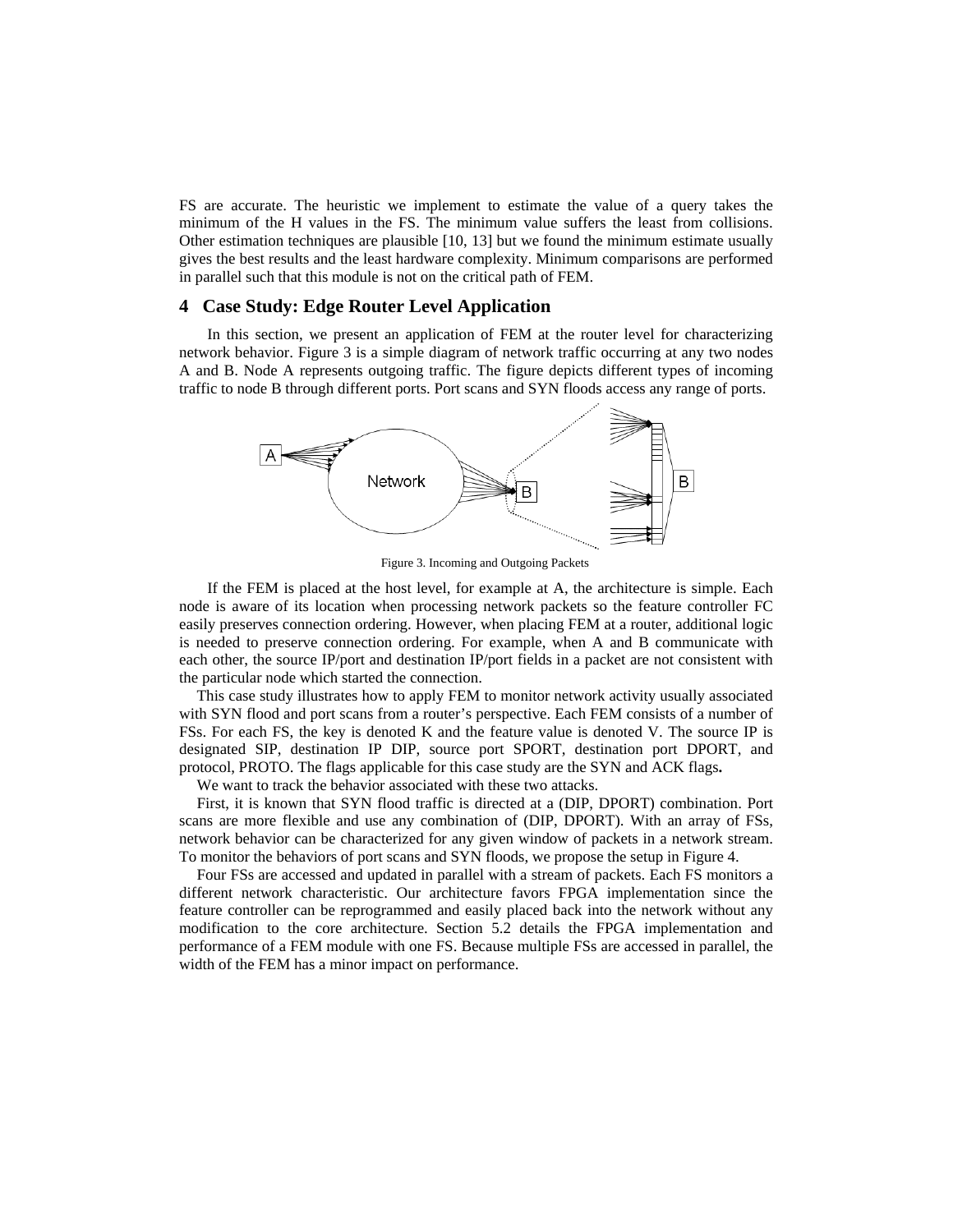

Figure 4. Case Study Example

 $FS<sub>1</sub>$  aids in SYN flood detection by monitoring the number of un-serviced SYN requests for specific services. When a machine services SYN requests, it responds with a packet having the SYN and ACK flags set. For a SYN packet, a count value is incremented. For a SYN/ACK response the count is decremented. By placing  $FS<sub>1</sub>$  at an edge router, connection ordering relative to the DIP is easily preserved by checking the flags in the packet. All connections in  $FS<sub>1</sub>$  are candidates for SYN floods and we denote this set SYNFLOOD<sub>set</sub>.

 $FS<sub>2</sub>$  is monitors hosts with a large number of partially completed SYN requests. This activity indicates vertical scans or SYN floods. Notice  $FS_2$  is a superset of  $FS_1$ .  $FS_2$  contains all types of traffic at a particular IP. By querying both FSs with ESTIMATE, we can approximate the percentage of types of traffic at any DIP. Removing SYNFLOOD<sub>set</sub> from  $FS<sub>2</sub>$  leaves candidates for vertical scans, VSCAN<sub>set</sub>.

 $FS<sub>3</sub>$  observes the traffic from any SIP that causes incomplete SYN requests. This measure includes vertical, horizontal, and block scans. To differentiate this activity,  $FS_N$  is implemented to oversee the amount of traffic between any two hosts.

For a  $SIP_x \in FS_N$ , if there is a  $DIP_x \in VSCAN_{set}$  and  $FS_3$  returns a value greater than a threshold (pre-determined by other intrusion detection algorithms), we claim  $\text{SIP}_x$  is vertically scanning  $DIP_x$ . If not,  $SIP_x$  may be horizontally or block scanning on the network. Using both  $FS<sub>3</sub>$  and  $FS<sub>N</sub>$ , we are able characterize additional network behavior.

The main difference between each FS is how the FC coordinates addressing each FS. As described, the flags SYN and ACK are used to intelligent configure each FEM. Nonetheless our architecture is general enough to measure other network characteristics. Using SYN/FIN relationships for opening and closing network connections, it is possible keep an FS updated with traffic flow sizes.

FEM can be employed at both the edge routers or on specific hosts. Our example contains extra logic for router implementation (connection ordering). Host implementation would actually be simpler because the perspective of network traffic is narrower.

#### **5 Results**

#### **5.1 Simulations**

In this section, we investigate the accuracy of using feature sketches by testing different FS sizes. There are no known benchmarks specifically compiled for feature extraction, so we arbitrarily chose six days of traces from the 1999 DARPA Intrusion Detection Evaluation [14]. Half of the traces contain labeled attacks and the other half do not. Nonetheless, FS should accurately represent the network environment.

We simulate a FS (K= (SIP, DIP, DPORT, SPORT), K= (SYN – SYN/ACK)). Our test FS is more intensive because more connections are simultaneously being tracked. By virtue of design, FS is constantly updating; so we stream in 24 hours of network activity and query the FS afterwards to compare the FS estimate with exact per-flow results.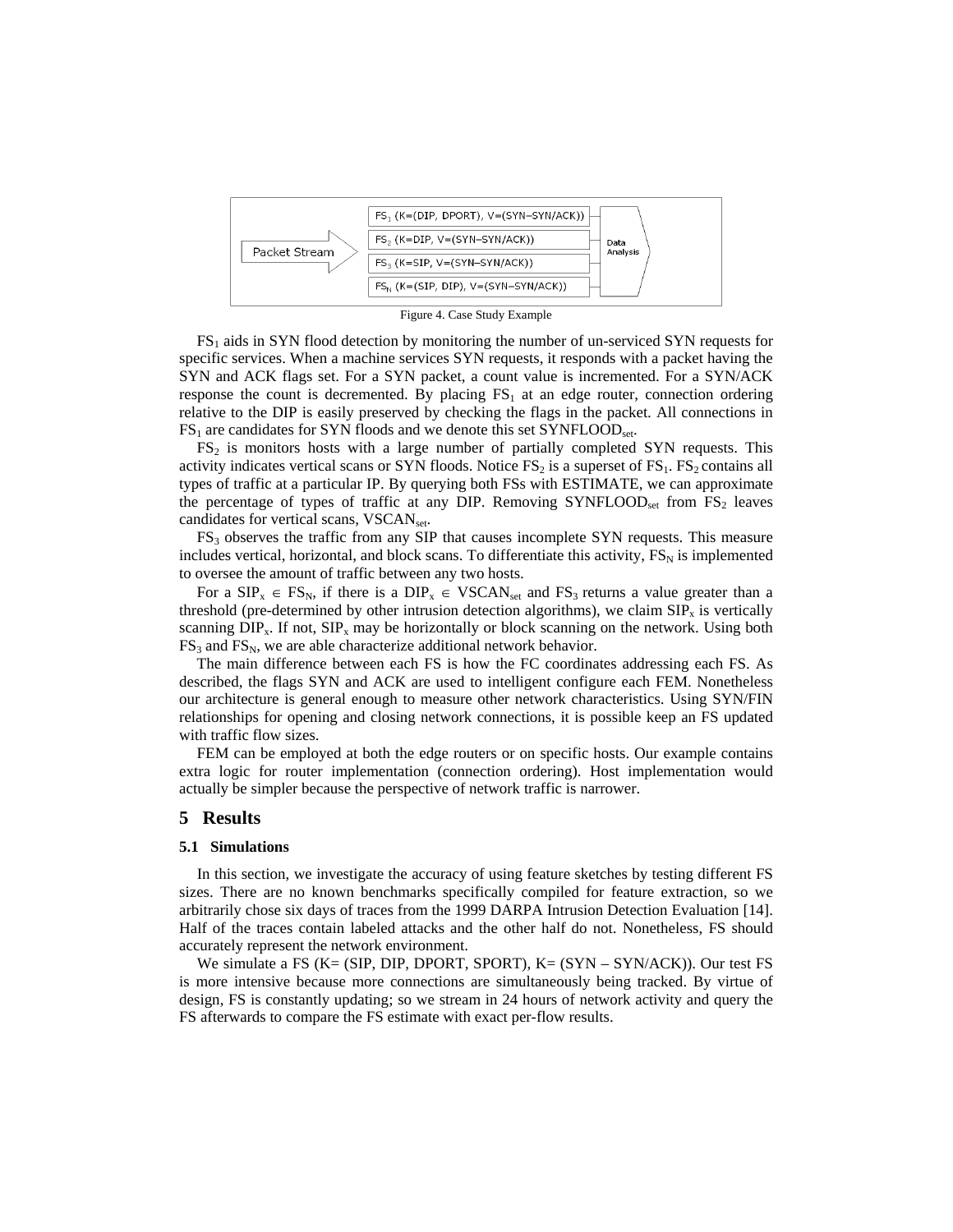

Figure 5. K(FS row size) vs. Accuracy

Figure 5 presents the accuracy of using a FS. H represents the number of rows in the FS and K represents the size of each row. The accuracy is measured as the percentage of precisely estimated flows (i.e., where the estimated value is equal to the actual value) out of all flows in the DARPA traces. The results of all six days are averaged together. For multiple hash function results  $(H > 1)$ , we use the Jenkins Hash with different seed values.

When keeping K constant and increasing H, the accuracy also improves. For example, with  $H=1$ ,  $K=2048$ , the accuracy is 84.3%. With  $H=2$ ,  $K=1024$ , the accuracy increases to 87.8%. The 3.4% difference equates to 5586 more precisely estimated flows of the total 164,276 flows. However, in most cases increasing K boosts accuracy more than increasing H. This is attributed to hash function limitations, such as poor scattering or lack of variability between different hash functions, or unavoidable collisions in small row size K (ex.  $H=8$ ,  $K=1024$ )).

Table 1 represents an example of this behavior. The accuracy improves when increasing the number of rows until H=8, at which point the small K value limits the accuracy. Overall, however, the FS data structure ably satisfies accuracy demands. In Section 5.2, we investigate how increasing H changes throughput and FPGA performance.

| Н                                           |       | Accuracy |  |  |
|---------------------------------------------|-------|----------|--|--|
|                                             | 16384 | 97.4238% |  |  |
|                                             | 8192  | 97.9699% |  |  |
|                                             | 4096  | 97.6010% |  |  |
|                                             | 2048  | 95.6835% |  |  |
| Table 1. Constant Total $K = 16384$ entries |       |          |  |  |

Figure 6 reports another measure of the effectiveness of feature sketches, the average deviation of estimations from exact per-flow results. Clearly, increasing H improves estimation of, in this case, SYN–SYN/ACK values. This trend persists for other network behavior measures. As in Figure 5, the gap between  $H=1$  and  $H=2$  is the largest. It shows that our datasets result in mostly 2 collisions. This fact favors more balanced FS configurations versus a one row FS where collisions adversely affect the accuracy.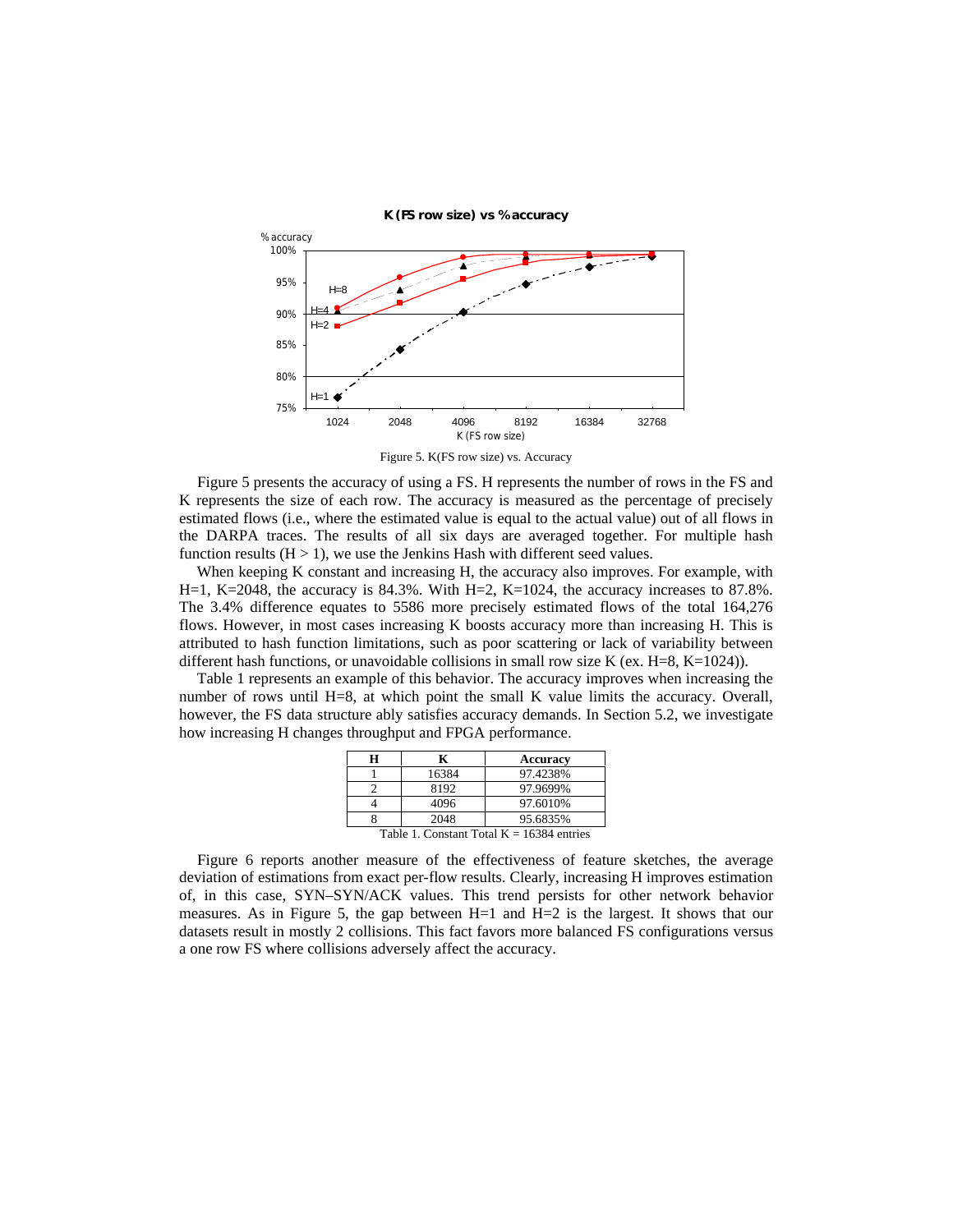

Figure 6. K (FS row size) vs. Average Deviation

### **5.2 Implementation Details**

 FEM was implemented on a Xilinx VirtexII xc2v1000 chip. This member of the Virtex II family contains 5120 slices and 40 16Kb Block RAM modules. We used Synplify Pro 7.2.1 for logic synthesis and the Xilinx ISE 5.2i suite for placement and routing. For our hash function, the Jenkins Hash was extensively pipelined to operate at 270.6 MHz.

| FEM total $K = 8192$ entries  |       |        |                        |                          |  |
|-------------------------------|-------|--------|------------------------|--------------------------|--|
| н                             | K     | slices | <b>Frequency</b> (MHz) | <b>Throughput</b> (Gbps) |  |
|                               | 8192  | 628    | 167.5                  | 18.42                    |  |
| 2                             | 4096  | 1263   | 202.6                  | 22.29                    |  |
| 4                             | 2048  | 2543   | 216.6                  | 23.82                    |  |
| FEM total $K = 16384$ entries |       |        |                        |                          |  |
|                               | 16384 | 634    | 169.3                  | 18.62                    |  |
| $\overline{c}$                | 8192  | 1265   | 190.1                  | 20.99                    |  |
| $\overline{4}$                | 4096  | 2543   | 183.4                  | 20.18                    |  |
| FEM total $K = 32768$ entries |       |        |                        |                          |  |
|                               | 32768 | 643    | 113.6                  | 12.50                    |  |
| $\mathcal{D}$                 | 16384 | 1274   | 135.4                  | 14.89                    |  |
| 4                             | 8192  | 2543   | 152.3                  | 16.76                    |  |

Table 2. Router-based FEM Place and Route Results

 Table 2 contains the performance and area metrics for FEM implemented for edge routers. The performance results are similar for host-level implementation since the added logic in the feature controller (FC) is not on the critical path of the FEM. We test configurations for H=1, 2, and 4. Throughput, clock frequency, and slices are reported for three overall row sizes K=8192, 16384, and 32768. The throughput value is calculated from the 5-tuple data {source} IP, destination IP, source port, destination port, protocol} and the 6-bit flag field used to configure the FC.

 It is clear that for a given total memory size, increasing H increases throughput because it reduces the memory size and hence reduces the access times. Similarly, for a constant H, reducing the total memory amount (K) also increases the throughput. Among the simulated configurations, the best throughput of 23.81 Gbps is achieved for H=4 and K=2048. However,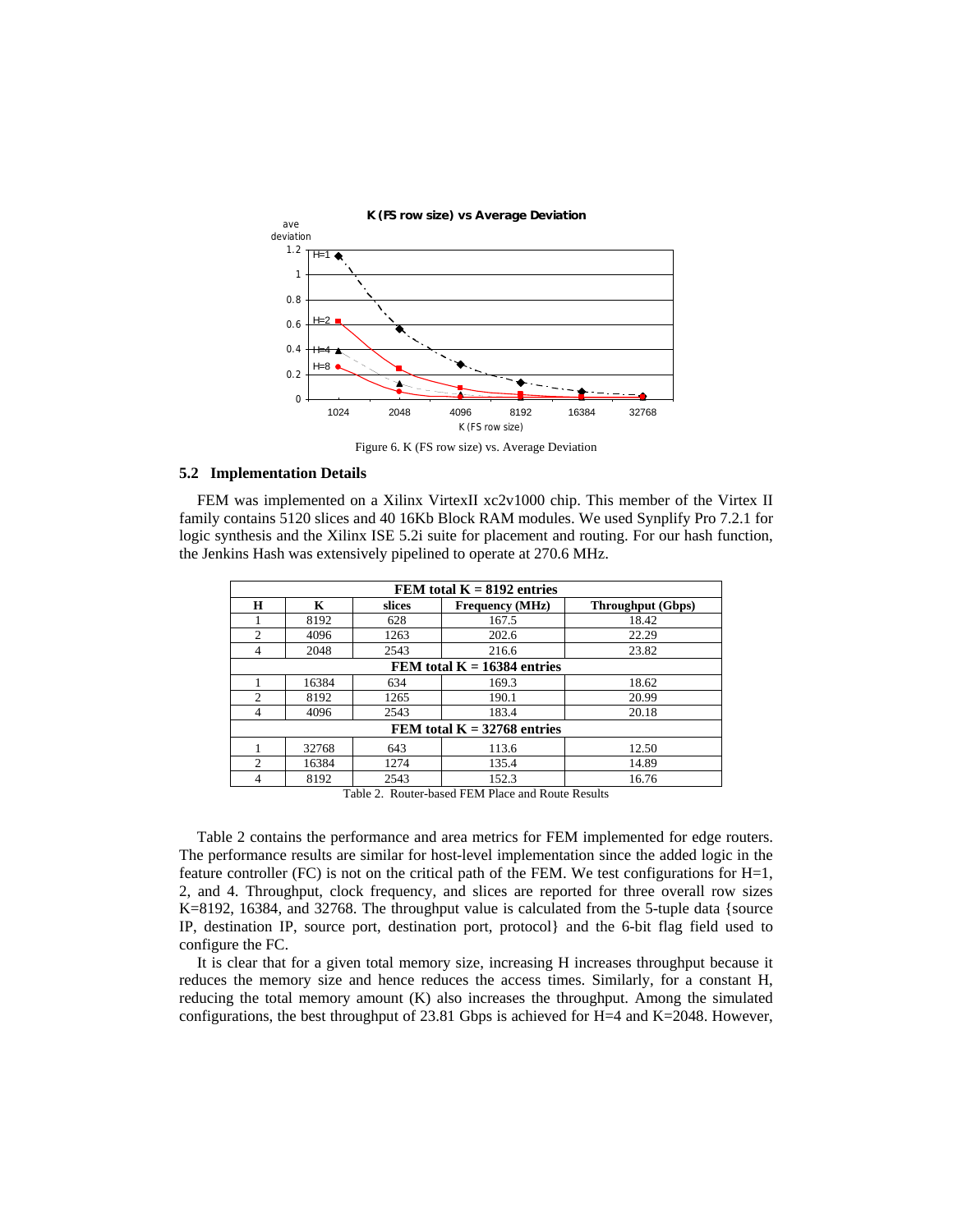note that this configuration has a relatively low accuracy of 94.1%. Hence, when one considers the "accuracy  $*$  throughput" product, the best configuration is  $H=4$  and  $K=4096$ , which can extract information at 20.18 Gbps.

 Note that the increase in number of slices is mostly a result of using multiple hash functions in parallel. Replicating the hash functions allows higher throughput and frequency at the expense of area. If there are area constraints, however, one could use one hash function implementation for multiple FS rows, providing the values to each of them at consecutive cycles. This would result in decreased throughput but also reduced area requirement. Since the Jenkins Hash is pipelined, mapping a hash function to multiple rows would not introduce long extra delays.

 In conclusion, the simulations show that feature sketches are effective data structures for network behavior characterization. The simulation results demonstrate the gains in accuracy and estimation ability of feature sketches. FPGAs take advantage of multiple FS rows to satisfy Gigabit throughput demands. Consequently feature sketches, the main components of FEM, are attractive data structures for FPGAs to exploit parallelism.

### **6 Related Work**

Many networking applications have found their way into hardware implementations [7]. With link speeds increasing and the multitude of network applications, future solutions place a premium on both performance and flexibility. FPGAs qualify for both these requirements. Current generation of FPGAs can operate at speeds ranging from 50 MHz to 250 MHz and have capacity on par with large ASIC designs. For example, FPGAs have been used in developing platforms for experimentation of active networks [4] for services such as detection of Denial-of-Service (DoS) attacks, real-time load balancing for e-commerce servers, real-time network based speed recognition servers for v-commerce, etc. Also, high speed front-end filters and security management applications for ATM firewalls have found their way onto FPGAs to reduce performance penalties at the IP level [12].

As for flow monitors, TCP/IP Splitter [17] has been implemented as part of the FPX (Field-Programmable Port Extender) project to perform flow classification, checksums, and packet routing. However, this implementation is limited to 3 Gbps monitoring. In our previous work, we implemented a flow size monitor similar to FEM [16]. However, the design was not updateable when connections were completed. This limitation prevented achieving an accurate representation of the network. In this paper, we modify the architecture for update information, which increases the accuracy by almost an order of magnitude for comparable configurations. Other studies [6] agree that per-flow methods will not suffice and propose both intelligent algorithms and multistage filters using multistage hash tables to increase accuracy over Cisco's NetFlow (which uses sampling to characterize network traffic).

Jupiter T-Series routers also implement a propriety flow monitoring mechanism. Although the router runs at 10 Gbps link speeds, the monitoring is limited to 250K packets per second for each physical interface card. It is also limited in the maximum number of flows (400K) and flow creation rate (12K new sessions per second). Before these dedicated hardware solutions, flow monitoring tools had been implemented in software, such as HTTPDUMP.

### **7 Conclusions**

Real-time feature extraction is a core component for any intrusion detection system that claims to be truly real-time. Signature detection can be done live, but live anomaly detection